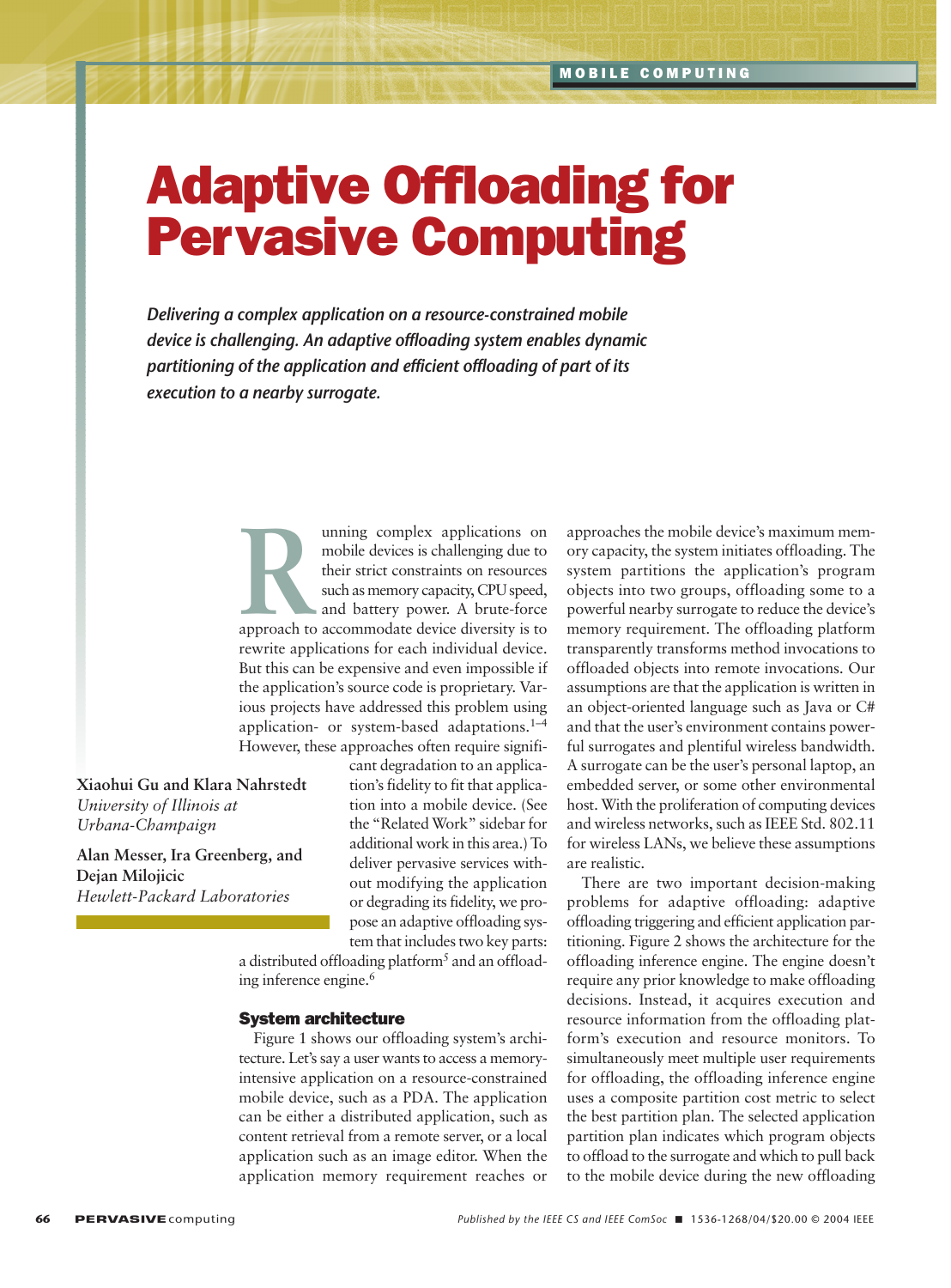## Related Work

**O**ur work is related to the Spectra project, which proposed a<br>remote execution system for mobile devices used in pervasive computing.<sup>1</sup> Spectra can generate a distributed execution plan that balances the competing goals of performance, energy conservation, and application quality. The Puppeteer project supports adaptations without modifying applications. $2$  The Monet research group proposed a dynamic-service-composition and distribution framework for delivering component-based applications in pervasive computing environments. $3$  To support application-specific adaptation, this framework provides application developers with metalevel programming tools for deploying applications in pervasive computing environments.<sup>4</sup> However, this work assumes that applications are component based and that they've exported component interfaces to the system. The Coign project proposed a system to statically partition binary applications built from component object model (COM) components.<sup>5</sup> Unlike Coign, our approach performs dynamic runtime partitioning without any offline profiling. Furthermore, we don't assume applications are component based or written in COM components.

#### **REFERENCES**

- 1. J. Flinn, S. Park, and M. Satyanarayanan, "Balancing Performance, Energy, and Quality in Pervasive Computing," *Proc. 22nd Int'l Conf. Distributed Computing Systems* (ICDCS 02), IEEE CS Press, 2002, pp. 217–226.
- 2. E. de Lara, D.S. Wallach, and W. Zwaenepoel, "Puppeteer: Component-Based Adaptation for Mobile Computing," *Proc. 3rd USENIX Symp. Internet Technologies and Systems* (USITS 01), Usenix Assoc., 2001, pp. 159–170.
- 3. X. Gu and K. Nahrstedt, "Dynamic QoS-Aware Multimedia Service Configuration in Ubiquitous Computing Environments," *Proc. 22nd Int'l Conf. Distributed Computing Systems* (ICDCS 02), IEEE CS Press, 2002, pp. 311–318.
- 4. X. Gu et al., "An XML-Based QoS Enabling Language for the Web," *J. Visual Language and Computing*, vol. 13, no. 1, 2002, pp. 61–95.
- 5. G.C. Hunt and M.L. Scott, "The Coign Automatic Distributed Partitioning System," *Proc. 3rd USENIX Symp. Operating System Design and Implementation* (OSDI 99), USENIX Assoc., 1999, pp. 187–200.

action. Extensive trace-driven simulations and prototype experiments show that our adaptive offloading system can efficiently support memory-intensive applications on a mobile device in a pervasive computing environment.

#### Distributed offloading platform

Here, we introduce the distributed offloading platform, which includes application execution monitoring, resource monitoring, application-partitioning candidate generation, and transparent remote-procedure-call (RPC) platform support.

#### Application execution monitoring

In the rest of the article, we use Java programs to illustrate our approach. The offloading platform characterizes application execution with a weighted directed graph called the *application execution graph* (AEG). Each graph node

**Figure 1. Adaptive offloading system architecture.**

represents a Java class. We choose a class as the graph node for several reasons. First, a class represents a natural component unit for all object-oriented programs. Second, a class granule enables more precise offloading decisions than do coarser component granules. Third, classes don't require manipulation of a

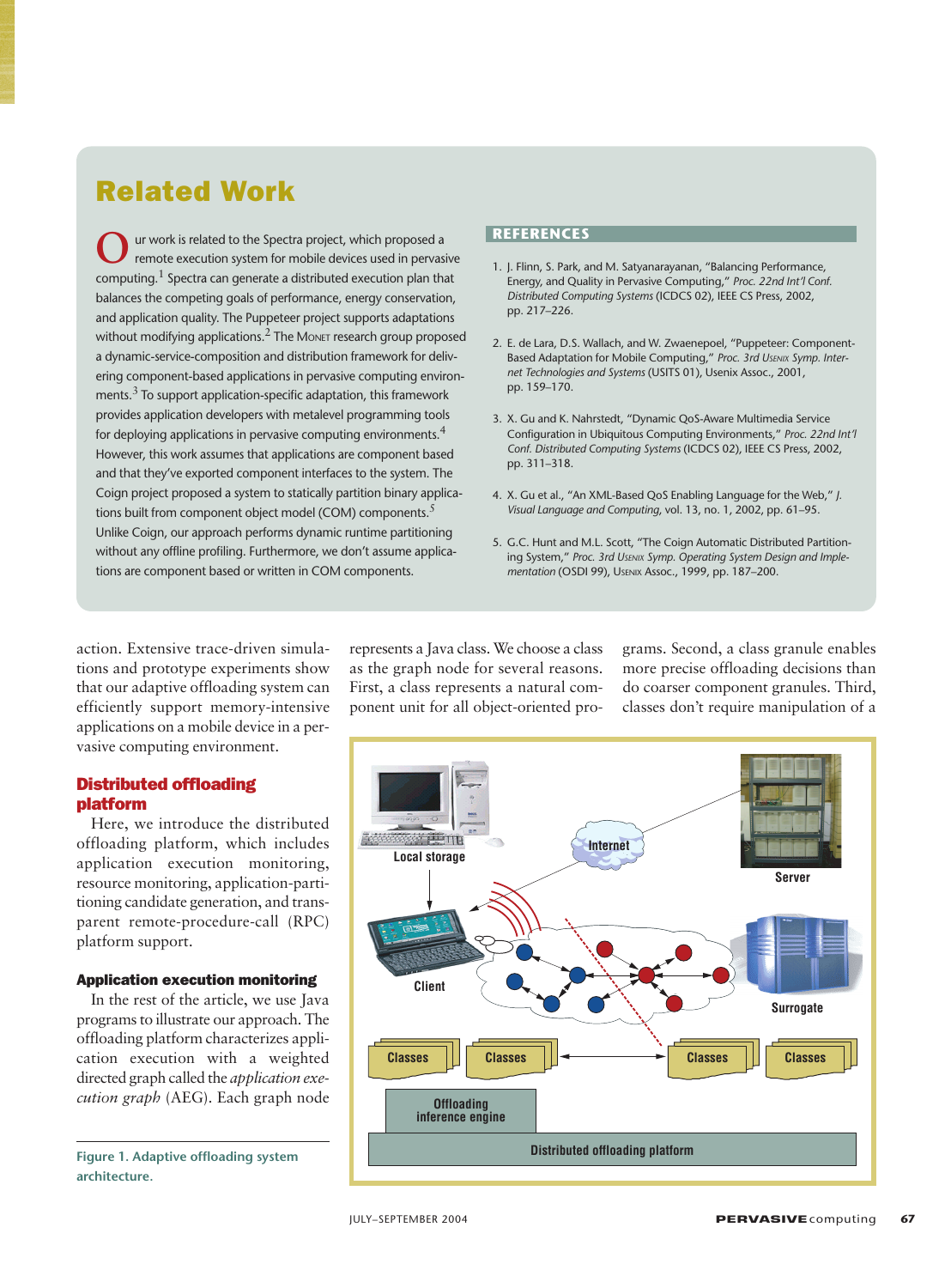

large execution graph with too many fine-grained Java objects. For example, a simple image-editing Java program created 16,994 distinct Java objects during 174 seconds of execution.

The weight metrics associated with a graph node include the following:

- *Memory size* describes the amount of memory that the Java class's objects occupy.
- *AccessFreq* represents the number of times that other classes access the class's methods or data fields.
- *Location* describes whether the Java class's objects reside in the mobile device (local) or in the surrogate.
- *IsNative* indicates whether a class's objects can migrate from the mobile device to the surrogate. Some classes, such as those invoking device-specific native methods, must always execute on the mobile device.

Each graph edge represents the interactions and dependencies between two classes' objects. Two fields annotate each edge: *InteractionFreq* represents the number of interactions between the two classes' objects; *BandwidthRequirement* represents the total amount of information transferred between those objects. In the current prototype, the offloading platform execution monitor maintains the entire AEG on the mobile device. After the first application split, the system periodically collects execution information on the surrogate and merges it into the mobile device's execution graph.

#### Resource monitoring

To adapt to resource changes, the offloading platform must monitor the resources of the mobile device, the surrogate, and the wireless network. The platform monitors the mobile device's and surrogate's available memory by tracking the amount of free space in the Java heap. The garbage collector of the Java Virtual Machine (JVM) provides this heap. We can estimate the wireless bandwidth and delay by passively observing ongoing traffic through the offloading platform or by actively measuring this information with measurement tools. Whenever some significant change happens (for example, the application consumes a certain amount of memory, or a sufficiently large wireless bandwidth fluctuation occurs), the offloading inference engine decides whether to trigger offloading.

#### Application-partitioning candidate generation

The problem of optimal application partitioning (finding the minimum cut between two bounded sets) is nondeterministic-polynomial (NP)-complete.<sup>7</sup> However, we designed the offloading system for resource-constrained devices. Hence, the system uses an efficient partitioning heuristic derived from Frank

#### **Figure 2. Offloading inference engine architecture.**

Stoer's and Mechthild Wagner's MINCUT algorithm to generate a set of candidate partition plans.<sup>8</sup>

Let  $G = (V, E)$  describe the current AEG, where *V* is the set of nodes and *E* is the set of edges. Each edge is associated with a cost value reflecting the interclass interactions and dependencies. Let  $P_M$  represent the partition on the mobile device, and  $P<sub>S</sub>$  represent the partition on the surrogate. At first, the system initializes both  $P_M$  and  $P_S$  as empty. The partition candidate generation algorithm performs the following steps:

- 1. Merge all nodes that cannot migrate to the surrogate (those with their *IsNative* field set to true) into one node, *v*1. Given *k* edges from a node to these merged nodes, the system substitutes one edge for these *k* edges. The new edge's cost equals the sum of the *k* old edges' costs. If there are *n* nodes after the merging, then let  $P_M = \{v_1\}$ , and  $P_S = \{v_2, ..., v_n\}$ .
- 2. Among the neighbors of  $v_1$  representing the partition on the mobile device, select the one with the largest edge cost to  $v_1$ . If the selected node is  $v_i$ , merge  $v_i$  with  $v_1$ , and move  $v_i$ from  $P_S$  to  $P_M$ . Next, consider the cut,  $\langle P_M, P_S \rangle$  , as one of the candidate partition plans. Then record this partition plan with the information about its partitioning cost and the two partitions.
- 3. Repeat step 2 until all nodes have merged with  $v_1$ .

The offloading inference engine can then select the best partitioning from these candidate partition plans according to its partition cost metric.

#### Transparent RPC platform support

To support transparent partitioning, a mechanism for transparent RPCs between virtual machines is necessary. Java's existing support for remote exe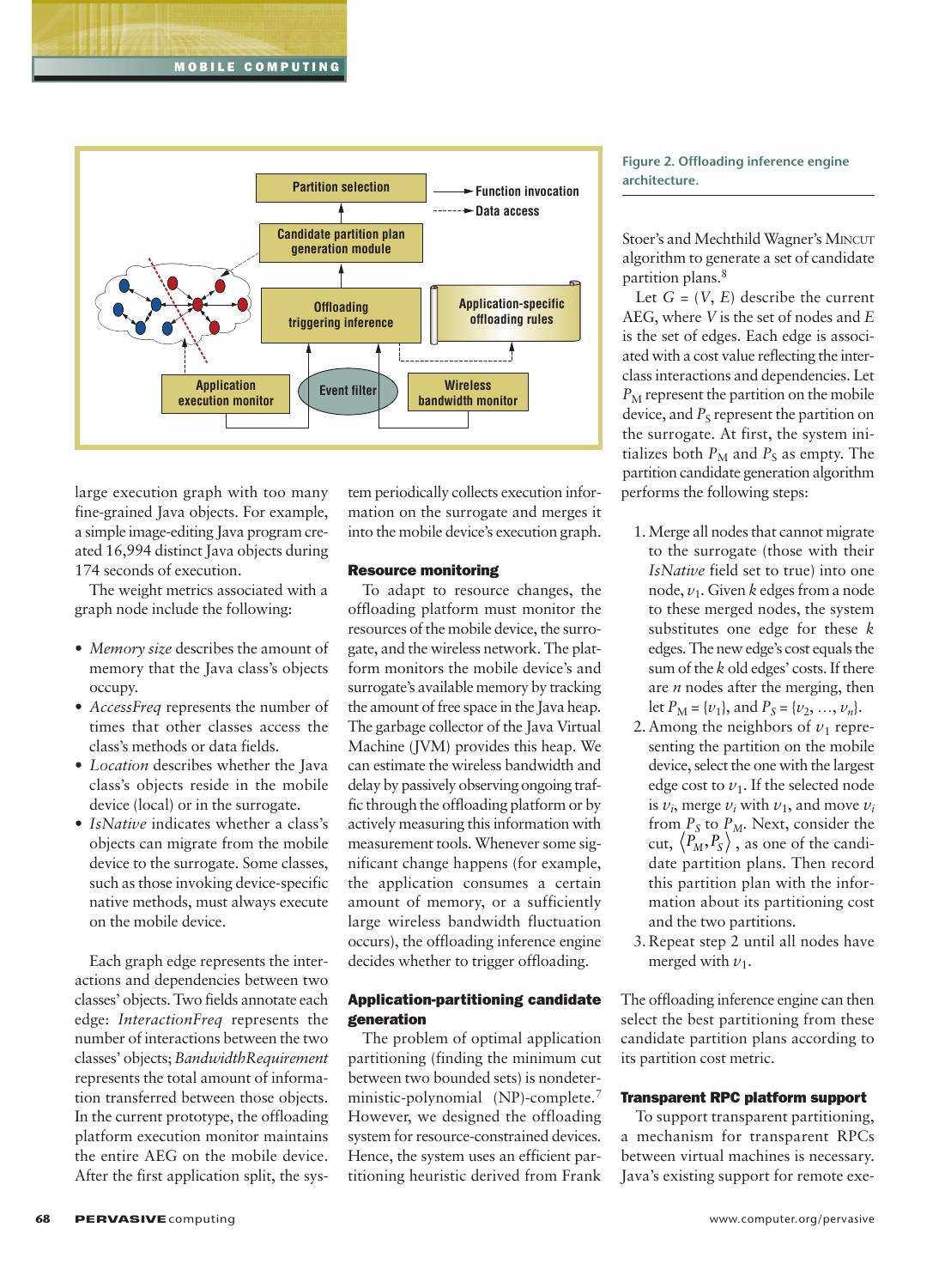**Figure 3. Offloading rules for the** 

cution, remote method invocation, doesn't provide transparent mapping of calls and objects into RPCs between machines. Hence, we modify Hewlett-Packard's Chai JVM to support transparent migration of objects between the mobile device and the surrogate. In a JVM, an object reference uniquely identifies each object. To support remote execution, we modify the JVM so that it flags object references to remote objects and intercepts accesses to those objects. Using these hooks, the offloading platform converts remote accesses into transparent RPCs between two JVMs. A JVM that receives an RPC request uses a pool of threads to execute that request on behalf of the other JVM. This approach doesn't migrate threads. Instead, invocations and data accesses follow the placement of objects.

However, to provide a single, transparent distributed platform between two JVMs, we must still address several issues. First, it's not possible to migrate Java native methods, because their implementations use languages other than Java and could have different implementations on different platforms. To solve this problem, the system directs native invocations back to the master JVM. This gives an application the appearance of executing on the mobile device even though part of its execution is on a surrogate. Second, application objects statically share some Java objects—for example, System.properties, which contains <key, value> pairs specifying information such as the host operating system's name. Therefore, to ensure consistency, the system directs all accesses to static data back to the master JVM. Third, each JVM has a private object reference name space and doesn't understand an object reference from another JVM. To overcome these namespace limitations, we modified the JVM so that it maps a reference from another JVM into its own name space. Each

if (*AvailMem* is high) and (*AvailBW* is low) then *NewMemSize* := high;

JVM keeps local references for remote objects as place holders. When one JVM invokes a method or accesses an object on the other JVM, the former uses its local object reference to send an operation referring to the object on the other JVM. The receiving JVM then maps the first JVM's local reference to its own real local reference for the object. Each JVM maintains its object reference mappings when objects and object references move between the two JVMs.

#### Adaptive offloading inference engine

The offloading inference engine's two decision-making modules address the problems of triggering offloading and selecting partitioning. Offloading can add overhead to the application's execution. This overhead includes the cost of transferring objects between the mobile device and the surrogate, and the cost of performing remote data accesses and function invocations over a wireless network. One of the inference engine's functions is to minimize the offloading overhead while relieving the memory constraint on the mobile device.

#### Offloading triggering inference

To perform offloading triggering inference, the offloading inference engine examines the application's current resource consumption and the available resources in the pervasive computing environment. It then decides whether to trigger offloading according to the user's offloading goals. If so, it decides what level of resource utilization to use on the mobile device—that is, how much memory to free up by offloading program objects to the surrogate. At first glance, it appears that we can solve the problem using a simple threshold-based approach.

For example, we can hard-code threshold-based rules in the offloading inference engine, such as "If the mobile device's free memory is less than 20 percent of its total memory, trigger offloading and offload enough program objects to free at least 40 percent of the mobile device's memory." However, such a simple approach can't meet the challenges of adaptability, configurability, and stability.

The offloading inference engine addresses these challenges using the Fuzzy Control model,<sup>9</sup> which has proved effective for flexible, expressive, and stable coarse-grained application adaptations. Employing this approach in the offloading inference engine is novel because it applies the model to finegrained application adaptation through runtime offloading. The Fuzzy Control model includes system- or applicationdeveloper-provided linguistic decisionmaking rules, membership functions, and a generic fuzzy inference engine based on fuzzy logic theory. This model lets us specify the offloading inference engine's offloading rules (see Figure 3).

The *AvailMem* and *AvailBW* variables are input linguistic variables representing the current available memory and available wireless bandwidth. The *NewMemSize* variable is the output linguistic variable representing the new memory use on the mobile device. If current system conditions match any of these rules, the offloading inference engine triggers offloading and derives the offloading memory size using the difference between current memory consumption and new memory use. If the difference is negative, then the system should pull back some program objects from the surrogate to adapt to low wireless bandwidth. The application developer or the user can easily configure the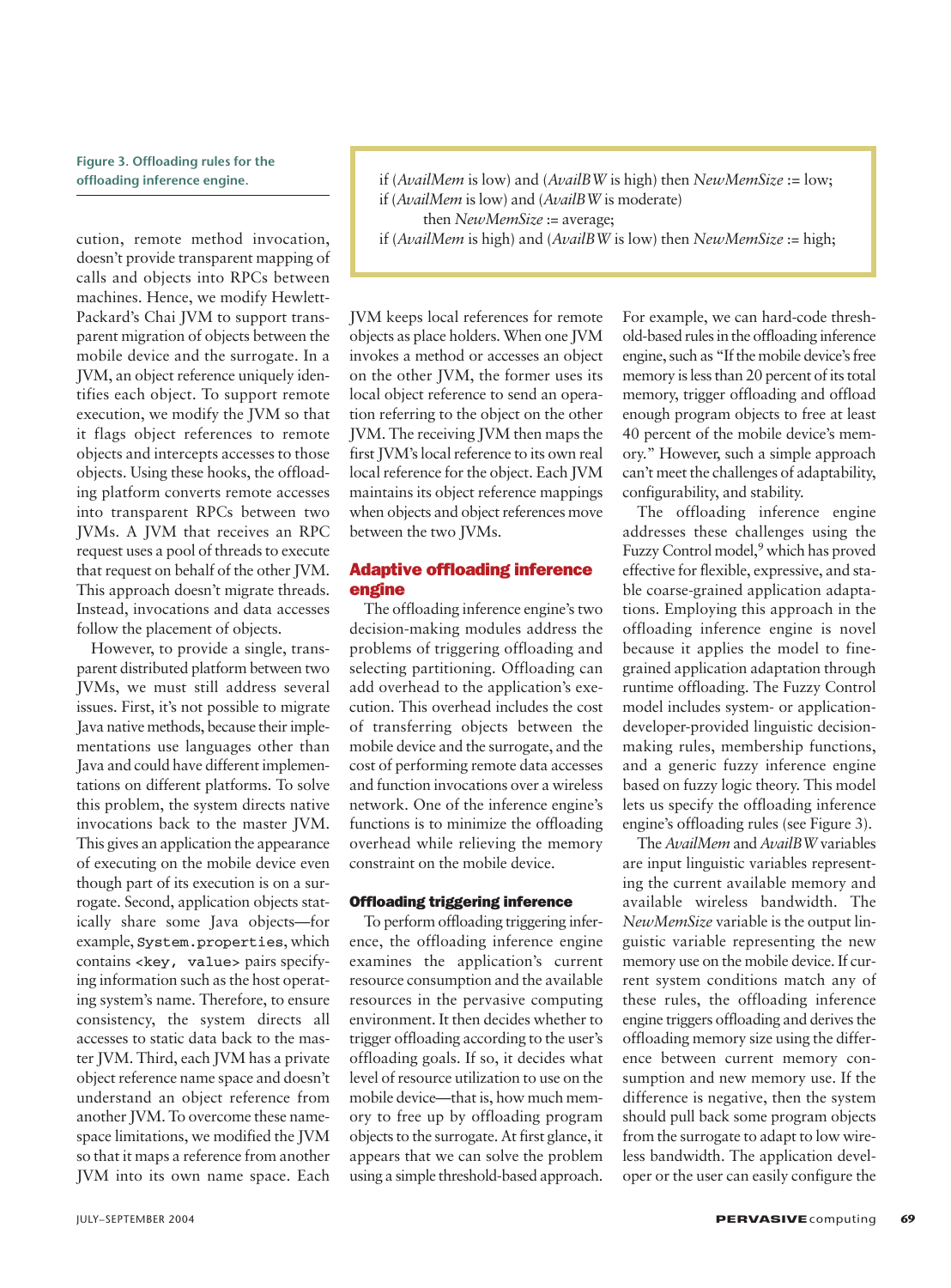| THE DETICITION & applications we ased in our experiments. |                               |                                                      |              |                                            |
|-----------------------------------------------------------|-------------------------------|------------------------------------------------------|--------------|--------------------------------------------|
| <b>Benchmark program</b>                                  | <b>Description</b>            | <b>Operation</b>                                     | Lifetime (s) | <b>Peak memory</b><br>requirement (Kbytes) |
| <b>DIA</b>                                                | Java image editor             | Open a 180-Kbyte picture<br>image and drag it around | 174          | 8,949                                      |
| <b>Biomer</b>                                             | Graphical molecular<br>editor | Create three complex<br>molecules                    | 261          | 10,668                                     |
| <b>JavaNote</b>                                           | Java text editor              | Open a 600-Kbyte text file                           | 268          | 7,972                                      |

**TABLE 1 The benchmark applications we used in our experiments.**

offloading inference engine using the linguistic offloading rules.

However, to interpret these rules, the offloading inference engine must establish mappings between numerical and linguistic values for each linguistic variable. *Low*, *moderate*, and *high* are linguistic values. In fuzzy logic, a membership function defines the mapping between a linguistic variable's numerical value and its linguistic values.<sup>9</sup> The generic fuzzy inference engine implements the fuzzy-logic-based mapping and nonlinear adaptation process. It takes fuzzy sets' confidence values (low, moderate, and high) as inputs and generates outputs in a similar form. Hence, the offloading inference engine provides two functions to use the generic fuzzy inference engine:

- *Fuzzification* prepares input fuzzy sets for the generic fuzzy inference engine.
- *Defuzzification* converts the output fuzzy sets into actual offloading decisions, such as the new memory use on the mobile device.

#### Application partition selection

The offloading inference engine selects the best application partitioning from a group of candidate partition plans generated by the offloading platform. First, the offloading inference engine considers the target memory use on the mobile device to rule out partition plans that don't meet this minimum requirement. Then the offloading inference engine selects the best partitioning from the remaining candidate partition plans by using a composite partition cost metric. To overcome mobile devices' memory constraints, users can stipulate multiple offloading requirements such as minimizing wireless bandwidth overhead, minimizing average response time stretch, and minimizing total execution time. The wireless bandwidth cost depends on two factors: migration of program objects during offloading, and remote function calls and remote data accesses. The total number of all remote invocations decides the average response time stretch. The total execution time stretch caused by offloading includes both migration delays and remote interaction delays.

To minimize the total offloading cost, the offloading inference engine comprehensively considers different interclass dependencies and interactions during application execution. For each neighbor node  $v_k$  of  $v_i$ ,  $b_{i,k}$  denotes the total amount of data traffic transferred between  $v_i$  and  $v_k$ ,  $f_{i,k}$  denotes the total interaction number, and *MSk* represents the memory size of  $v_k$ . Thus, the offloading inference engine uses a composite cost metric,  $C_k = \langle b_{i,k}, f_{i,k}, MS_k \rangle$  for the AEG edge between  $v_i$  and  $v_k$ . We've shown that such a metric is effective for meeting different offloading requirements.<sup>6</sup> The partition cost of a candidate partition plan is the aggregated costs of all edges whose endpoints belong to different partitions. The offloading inference engine then selects the best partition plan that minimizes the partition cost.

#### Trace-driven simulation experiments

We conducted trace-driven simulation experiments on an IBM Thinkpad T22 running Red Hat Linux 7.1. We first collected the execution traces using the three benchmark applications described in Table 1. The execution trace collector records method invocations, data field accesses, and object creations and deletions in the trace file by querying the instrumented JVM. For the JVM, we used HP's ChaiVM for embedded and real-time systems. Using the bandwidth measurement tool, we collected the wireless network traces on the same laptop equipped with an IEEE 802.11 Wave-LAN network card. A desktop in an office room acted as the surrogate.

Our mobile roaming scenario took place in the Computer Science Department building of the University of Illinois at Urbana-Champaign. We obtained the wireless network trace by having a person with a mobile device begin in the office room, enter an elevator and ride it to the basement, and then exit the elevator and walk through the basement toward a stairway. The measured wireless bandwidth maintained around 4.8 Mbps until the person entered the elevator, when it dropped to about 2.4 Mbps. It then rose to about 3.6 Mbps when the person walked through the basement toward the stairway. Because the interface parameters used for function interactions and data accesses was small (less than 64 bytes for all execution traces), we measured only the round-trip time (RTT) for small data packets, which was about 2.4 ms.

The execution and network traces just described drove the simulator, which emulated a remote interaction by stretching the total execution time. The *remote data access delay* is the time duration between sending a request to the remote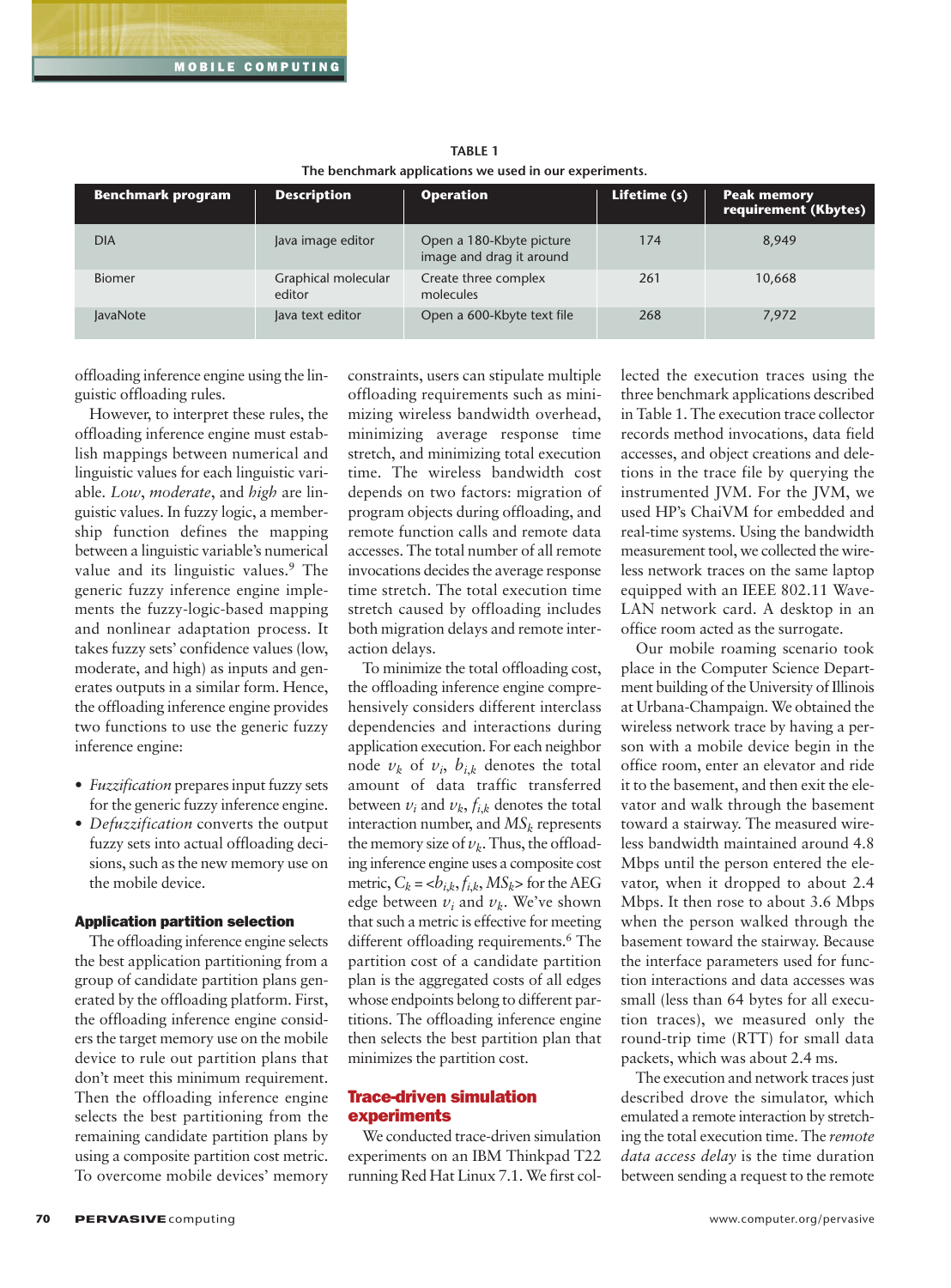**Figure 4. Comparison of total offloading delay for four different decision-making algorithms.**

site and receiving the requested data, which approximately equals the RTT. The *remote function call delay* is the time to redirect a function request to the remote site, which is close to half of the RTT. We simulated the migration delay using the expression *MC*/*BW* to increase execution time, where *MC* is the memory size of all the classes to be migrated, and *BW* is the current available bandwidth. We set the Java heap size to 8 Mbytes for the DIA and Biomer programs, and 7 Mbytes for JavaNote—according to their peak memory requirements.

We consider three performance metrics:

- *Total offloading delay* includes the delays for migration, remote data access, and remote function calls, which all extend an application's total execution time.
- *Average interaction stretch* represents the average interaction delay stretch caused by remote data accesses and remote function calls.
- *Total bandwidth requirement* is the sum of the migrated objects' total size and the total size of the parameters of the remote procedure calls that pass between two distributed JVMs during remote interactions.

For comparison, we implemented the least recently used (LRU) commonmemory-management heuristic algorithm. The LRU algorithm adopts a simple offloading rule that triggers offloading when the available memory is lower than 5 percent of total memory, and sets a new target memory use of 80 percent of total memory. During application partitioning, the LRU algorithm offloads the classes that are least recently used according to each class's *AccessFreq* field. To enhance the LRU algorithm, we use the SplitClass algorithm, which splits large-class nodes into smaller-class ones



with memory sizes smaller than 500 Kbytes. We then use the Fuzzy Trigger algorithm to enhance the SplitClass algorithm. Fuzzy Trigger replaces SplitClass's simple threshold-based rules with fuzzycontrol-based offloading triggering. Finally, we run Our Approach, a complete offloading inference engine algorithm that enhances the Fuzzy Trigger algorithm with our composite-metricbased partition selection algorithm.

In an earlier work, we reported the performance comparisons between the composite and other simple metrics (for example, access frequency or bandwidth requirement alone).6 We began by comparing the total offloading delay among the four different decision-making algorithms. We normalized the delay value of SplitClass, Fuzzy Trigger, and Our Approach to the LRU algorithm's value. The results in Figure 4 show that Split-Class can reduce the total offloading delay by as much as 60 percent compared to the simple LRU algorithm. The Fuzzy Trigger algorithm can further reduce this delay by up to another 44 percent. Finally, Our Approach, the offloading inference engine algorithm, consistently achieved the lowest offloading delay for all three applications.

We conducted a similar comparative study for the other two performance metrics: *average interaction stretch* and

*total bandwidth requirement*. The results show that splitting large classes can reduce the average interaction stretch by as much as 90 percent and decrease the bandwidth requirement by as much as 54 percent, compared to the LRU algorithm. The Fuzzy Trigger algorithm reduced the average interaction stretch by up to 100 percent over that of SplitClass and decreased the bandwidth requirement by as much as 47 percent. Our Approach further reduced the average interaction stretch by as much as 62 percent over that of Fuzzy Trigger and decreased the bandwidth requirement by up to another 52 percent.

Finally, we compared the inference time of the naïve approach (that is, using simple, hard-coded rules) to our fuzzycontrol offloading triggering approach. In the experiments just described, the fuzzy-control-based offloading inference required about twice the inference time used by the simple threshold-based triggering, which was about 0.06 ms.

#### Prototype experiments

We developed a prototype of the distributed runtime offloading system. The prototype uses a modified version of HP's ChaiVM to monitor applications and resources, and uses that information to partition applications. In the prototype, we extended ChaiVM to support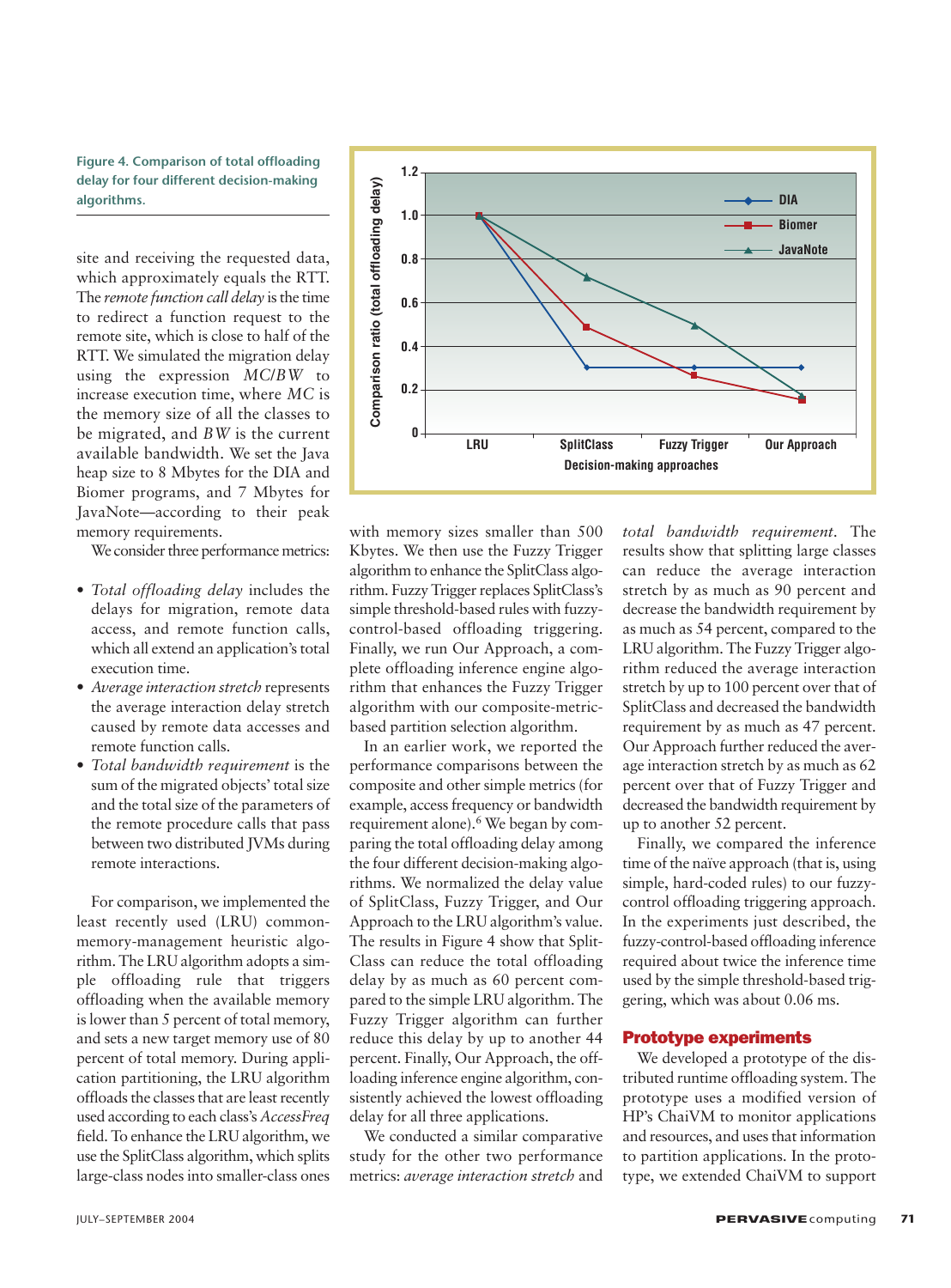

transparent RPCs. We used an old 266- MHz HP laptop with an 11-Mbps IEEE 802.11b wireless card operating on a shared network to emulate a PDA-style mobile device. We used a 733-MHz HP Kayak PC workstation with 128 Mbytes of memory for the surrogate server. We attached the surrogate at 10 Mbps to the corporate wireless network using a network switch leading to the access point. Both machines ran Red Hat Linux 6.2 with the Linux 2.4.16 kernel. We used JavaNote and Biomer as our case study applications. We performed the same operations as in the simulation study described in Table 1.

To investigate the monitoring overhead, we evaluated the JavaNote application running on our prototype in a single-site mode that performs only monitoring. Because the system uses an 8-Mbyte Java heap, the application can execute without running out of memory. We also ran this configuration without enabling monitoring. Our unoptimized implementation using hashed arrays indicates that the monitoring overhead is about 7 percent of the total execution time.

Next, we evaluated the additional memory footprint required by the offloading platform. Because the virtual machine already maintained many of the states we needed, this memory footprint growth was mainly the result of the AEG. In several runs of the JavaNote application, we observed that a memory footprint of 15 Kbytes was necessary for the JavaNote application. We believe such results are acceptable for the offloading system but can be optimized further.

To evaluate memory-offloaded applications' runtime performance, we compared JavaNote's and Biomer's execution times on the offloading prototype against normal execution on an unmodified JVM. First, we used the prototype to determine the baseline memory that lets each application successfully run to completion. Then we selected a smaller memory size to emulate the memory constraint.

Figure 5 shows the experiment results. Without offloading, the constrained memory caused the application to crash when the heap became full. When running with enough memory, the applications took longer because they required more processing and were a better baseline for comparison to an offloaded run. When running with offloading under a constrained heap, the system ran between 1.5 percent and 5.7 percent more slowly than the baseline heap size without offloading. This increased execution cost is the difference between improved performance by borrowing memory from the surrogate and the cost **Figure 5. Execution time of two applications under the offloading prototype. The bars show the time until the executions exited. The X's indicate that the applications failed before completion.**

of monitoring, remote accesses, and partitioning. Nevertheless, this low-performance cost is well worth the benefit of allowing applications to execute normally rather than crash because of insufficient memory.

The urextensive trace-driven evaluations show that with the offloading inference engine, runtime offloading can effectively relieve memory constraints uations show that with the offloading inference engine, runtime offloading can for mobile devices with far lower overhead than other common approaches. Our prototype experiments indicate that the execution and memory overheads introduced by the adaptive offloading system are acceptable. Future research directions for the adaptive offloading system include applying the offloading approach to relieve other resource constraints on mobile devices, such as constraints related to CPU speed and battery lifetime, and supporting the use of multiple surrogates for offloading.

#### **ACKNOWLEDGMENTS**

We completed most of this work when Xiaohui Gu was a summer intern at HP Labs. NASA grant NAG 2-1406 and National Science Foundation grants 9870736, 9970139, and EIA 99-72884EQ partially supported this work. Any opinions, findings, and conclusions or recommendations expressed in this material are those of the authors and do not necessarily reflect the views of the NSF, NASA, or the US government.

#### **REFERENCES**

- 1. A. Fox et al., "Adapting to Network and Client Variation Using Active Proxies: Lessons and Perspectives," *IEEE Personal Comm.,* Aug. 1998, pp. 10–19.
- 2. B.D. Noble, "System Support for Mobile, Adaptive Applications," *IEEE Personal Comm.*, Feb. 2000, pp. 44–49.